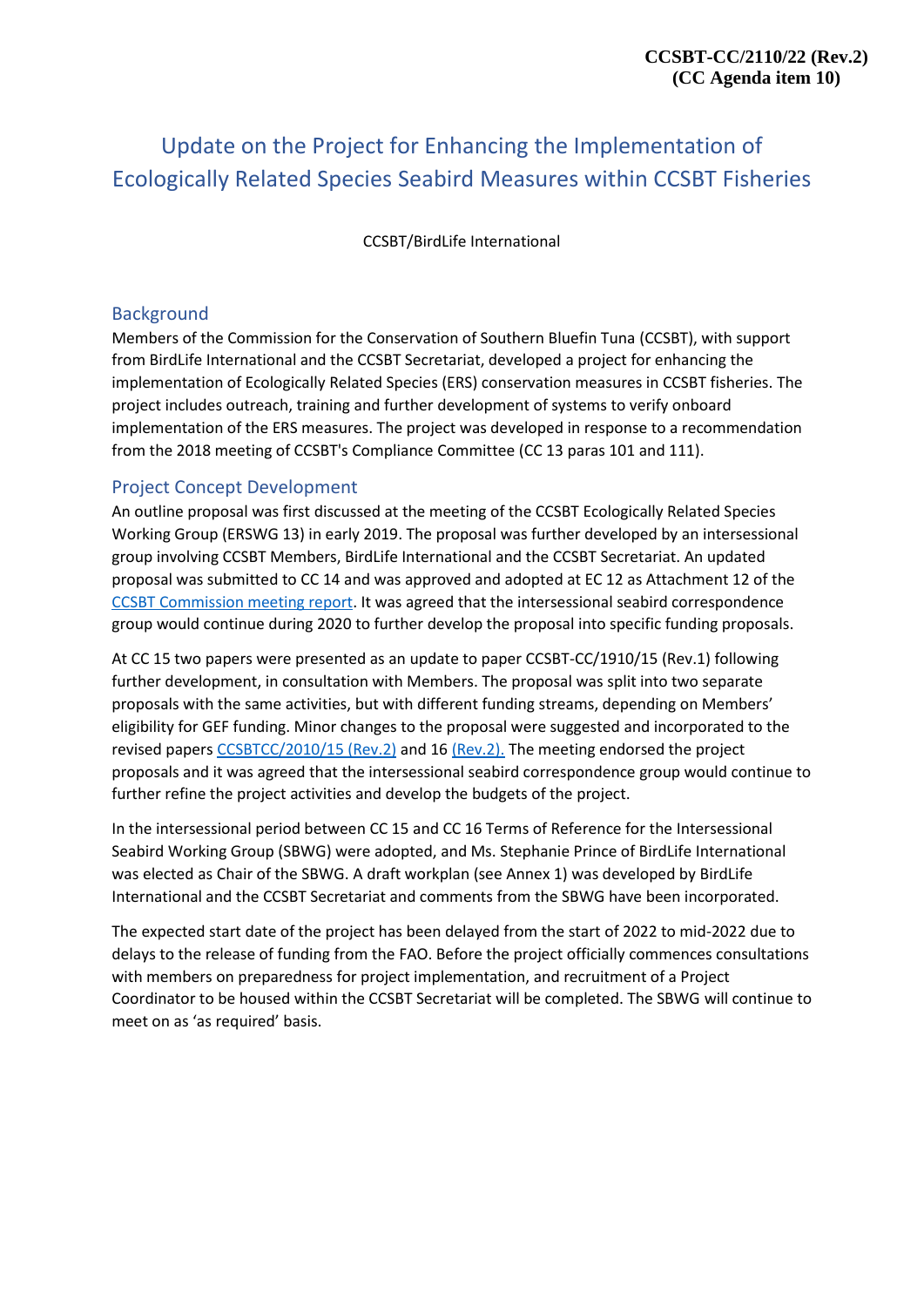| <b>Annex 1: Draft Seabird Project Workplan</b> |
|------------------------------------------------|
|                                                |

|     |                                                                                | Date(s)                   |                                | Apr-        | Jul-               | Oct-               | Jan-        | Apr-        | Jul-               | Oct-               | Jan-        | Apr-        | Jul -       | Oct-               | Jan-        | Apr-         |
|-----|--------------------------------------------------------------------------------|---------------------------|--------------------------------|-------------|--------------------|--------------------|-------------|-------------|--------------------|--------------------|-------------|-------------|-------------|--------------------|-------------|--------------|
| Ref | <b>Activity</b>                                                                | to be<br>refined          | Responsible                    | Jun<br>2022 | <b>Sep</b><br>2022 | <b>Dec</b><br>2022 | Mar<br>2023 | Jun<br>2023 | <b>Sep</b><br>2023 | <b>Dec</b><br>2023 | Mar<br>2024 | Jun<br>2024 | Sep<br>2024 | <b>Dec</b><br>2024 | Mar<br>2025 | Jun.<br>2025 |
| 0.1 | Consultation with flag states on<br>preparedness for project<br>implementation | TBC                       | BirdLife                       |             |                    |                    |             |             |                    |                    |             |             |             |                    |             |              |
| 0.2 | Recruitment process of<br>coordinator                                          | Start<br>April<br>2022    | <b>CCSBT Sec</b>               |             |                    |                    |             |             |                    |                    |             |             |             |                    |             |              |
| 0.3 | Project kick off meeting                                                       | Q3, 2022                  | <b>CCSBT Sec</b>               |             |                    |                    |             |             |                    |                    |             |             |             |                    |             |              |
| 0.4 | Coordinator recruited and<br>familiarisation and start of<br>coordination      | TBC,<br>~June<br>2022     | <b>CCSBT Sec</b>               |             |                    |                    |             |             |                    |                    |             |             |             |                    |             |              |
| 0.5 | Progress reported at meetings of<br>the seabird project working group          | As<br>required*           | <b>CCSBT</b><br><b>Members</b> |             |                    |                    |             |             |                    |                    |             |             |             |                    |             |              |
| 0.6 | Project reporting to funders                                                   | TBC<br>(assume<br>annual) | Project<br>Coordinator         |             |                    |                    |             |             |                    |                    |             |             |             |                    |             |              |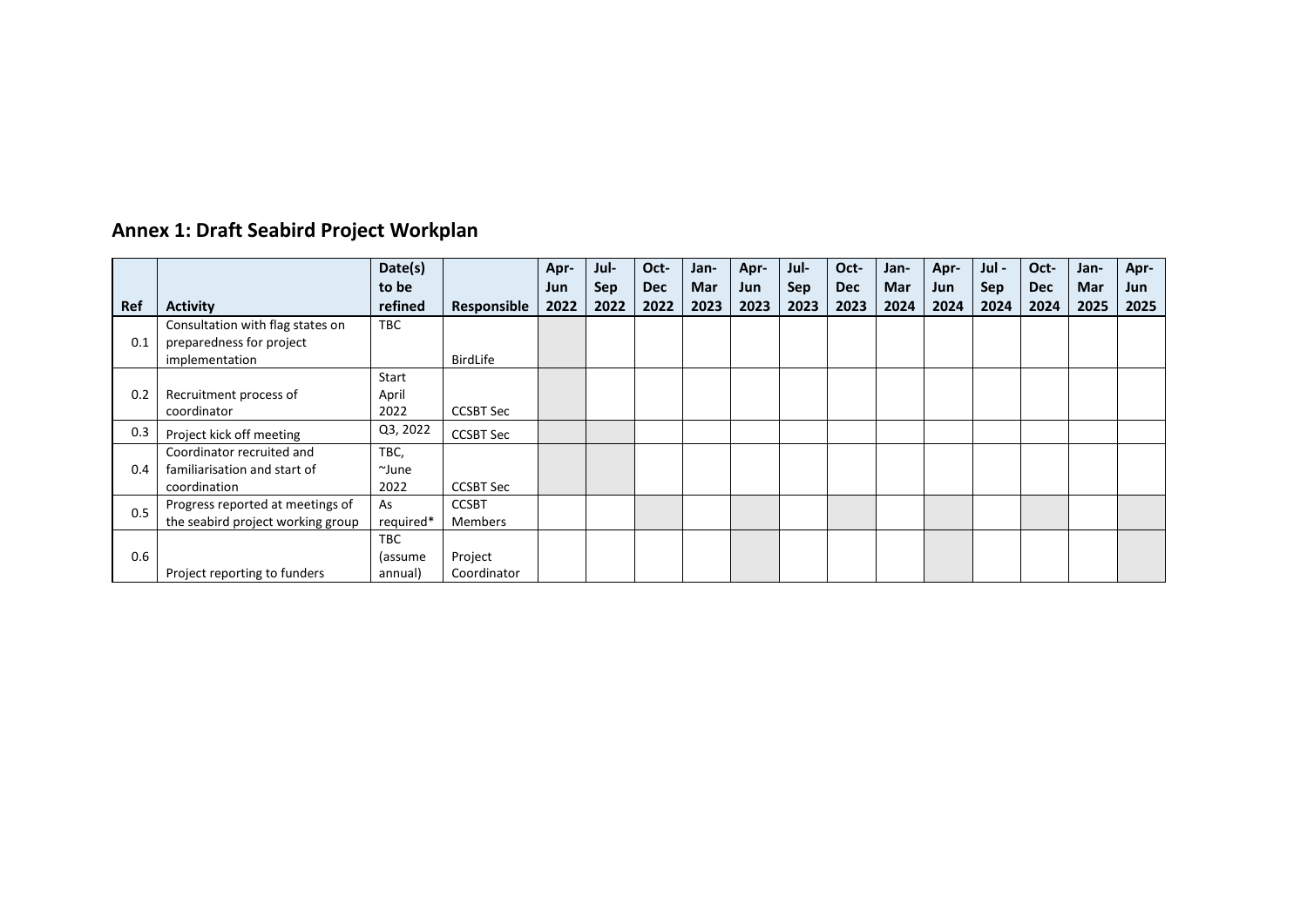| Ref   |                                                                                                          | Date(s)<br>to be     |                                | Apr-<br><b>Jun</b> | Jul-<br>Sep | Oct-<br><b>Dec</b> | Jan-<br>Mar | Apr-<br>Jun | Jul-<br>Sep | Oct-<br><b>Dec</b> | Jan-<br>Mar | Apr-<br>Jun | Jul -<br>Sep | Oct-<br><b>Dec</b> | Jan-<br>Mar | Apr-<br>Jun |
|-------|----------------------------------------------------------------------------------------------------------|----------------------|--------------------------------|--------------------|-------------|--------------------|-------------|-------------|-------------|--------------------|-------------|-------------|--------------|--------------------|-------------|-------------|
|       | <b>Activity</b>                                                                                          | refined              | Responsible                    | 2022               | 2022        | 2022               | 2023        | 2023        | 2023        | 2023               | 2024        | 2024        | 2024         | 2024               | 2025        | 2025        |
| 1.1   | Development of materials                                                                                 | Q3, Q4<br>2022       | Proiect<br>Coordinator         |                    |             |                    |             |             |             |                    |             |             |              |                    |             |             |
| 1.2   | Planning and logistics for expert visits                                                                 | Q3, Q4<br>2022       | Project<br>Coordinator         |                    |             |                    |             |             |             |                    |             |             |              |                    |             |             |
| 1.3   | Confirmation of logistics and<br>workshops arranged                                                      | Q4, 2022             | Project<br>Coordinator         |                    |             |                    |             |             |             |                    |             |             |              |                    |             |             |
| 1.4.1 | Expert visit in participating member 1                                                                   | Q1, 2023             | Project<br>Coordinator         |                    |             |                    |             |             |             |                    |             |             |              |                    |             |             |
| 1.4.2 | Expert workshop in participating<br>member 2                                                             | Q1, Q2,<br>2023      | Project<br>Coordinator         |                    |             |                    |             |             |             |                    |             |             |              |                    |             |             |
| 1.4.3 | Expert workshop in participating<br>member 3                                                             | Q1, Q2,<br>2023      | Project<br>Coordinator         |                    |             |                    |             |             |             |                    |             |             |              |                    |             |             |
| 1.4.4 | Expert workshop in participating<br>member 4                                                             | Q1, Q2,<br>2023      | Project<br>Coordinator         |                    |             |                    |             |             |             |                    |             |             |              |                    |             |             |
| 1.4.5 | Expert workshop in participating<br>member 5 etc                                                         | Q1, Q2,<br>2023      | Project<br>Coordinator         |                    |             |                    |             |             |             |                    |             |             |              |                    |             |             |
| 1.5.1 | Train the trainer workshops in<br>participating member 1                                                 | $Q2 - Q4$ ,<br>2024  | <b>CCSBT</b><br><b>Members</b> |                    |             |                    |             |             |             |                    |             |             |              |                    |             |             |
| 1.5.2 | Train the trainer workshops in<br>participating member 2                                                 | $Q2 - Q4$ ,<br>2024  | <b>CCSBT</b><br><b>Members</b> |                    |             |                    |             |             |             |                    |             |             |              |                    |             |             |
| 1.5.3 | Train the trainer workshops in<br>participating member 3                                                 | $Q2 - Q4$ ,<br>2024  | <b>CCSBT</b><br><b>Members</b> |                    |             |                    |             |             |             |                    |             |             |              |                    |             |             |
| 1.5.4 | Train the trainer workshops in<br>participating member 4                                                 | $Q2 - Q4$ ,<br>2024  | <b>CCSBT</b><br><b>Members</b> |                    |             |                    |             |             |             |                    |             |             |              |                    |             |             |
| 1.5.5 | Train the trainer workshops in<br>participating member 5 etc                                             | $Q2 - Q4$<br>2024    | <b>CCSBT</b><br><b>Members</b> |                    |             |                    |             |             |             |                    |             |             |              |                    |             |             |
| 1.6   | Participating members implement<br>updated outreach programmes into<br>national programme                | Q2 2023 -<br>Q2 2024 | <b>CCSBT</b><br><b>Members</b> |                    |             |                    |             |             |             |                    |             |             |              |                    |             |             |
| 1.7   | Participating members hold industry<br>outreach events, collect feedback on<br>effectiveness of sessions | Oct 23 -<br>Sept 24  | <b>CCSBT</b><br><b>Members</b> |                    |             |                    |             |             |             |                    |             |             |              |                    |             |             |
| 1.8   | Participating members get further<br>support from expert where required                                  | As<br>required       | Project<br>Coordinator         |                    |             |                    |             |             |             |                    |             |             |              |                    |             |             |
| 1.9   | Members share information on<br>progress and lessons learned                                             | Annual               | <b>CCSBT</b><br><b>Members</b> |                    |             |                    |             |             |             |                    |             |             |              |                    |             |             |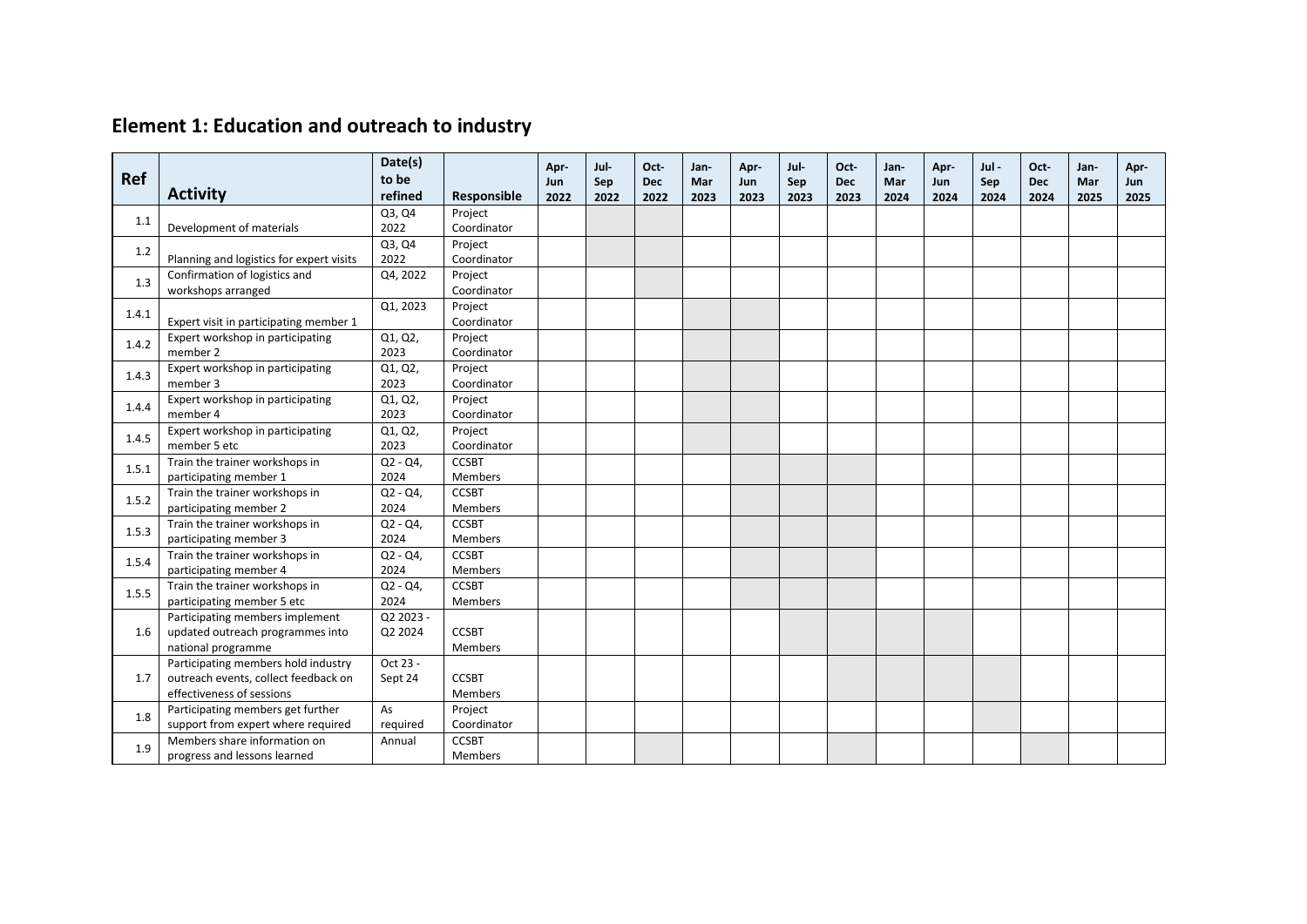|       |                                                                     | Date(s)              |                        | Apr- | Jul- | Oct-       | Jan- | Apr- | Jul- | Oct-       | Jan- | Apr- | Jul - | Oct-       | Jan- | Apr- |
|-------|---------------------------------------------------------------------|----------------------|------------------------|------|------|------------|------|------|------|------------|------|------|-------|------------|------|------|
| Ref   | <b>Activity</b>                                                     | to be                |                        | Jun  | Sep  | <b>Dec</b> | Mar  | Jun  | Sep  | <b>Dec</b> | Mar  | Jun  | Sep   | <b>Dec</b> | Mar  | Jun  |
|       |                                                                     | refined<br>Q3, Q4,   | Responsible<br>Project | 2022 | 2022 | 2022       | 2023 | 2023 | 2023 | 2023       | 2024 | 2024 | 2024  | 2024       | 2025 | 2025 |
| 2.1   | Development of materials                                            | 2022                 | Coordinator            |      |      |            |      |      |      |            |      |      |       |            |      |      |
|       | Planning and logistics for expert visits                            | Q3, Q4,              |                        |      |      |            |      |      |      |            |      |      |       |            |      |      |
| 2.2   | (identify available expert and bilateral                            | 2022                 | Project                |      |      |            |      |      |      |            |      |      |       |            |      |      |
|       | opportunities)                                                      |                      | Coordinator            |      |      |            |      |      |      |            |      |      |       |            |      |      |
| 2.3   | Confirmation of logistics and                                       | Q4, 2022             | Project                |      |      |            |      |      |      |            |      |      |       |            |      |      |
|       | workshops arranged                                                  |                      | Coordinator            |      |      |            |      |      |      |            |      |      |       |            |      |      |
| 2.4.1 |                                                                     | Q1, Q2,              | Project                |      |      |            |      |      |      |            |      |      |       |            |      |      |
|       | Expert visit in participating member 1                              | 2023                 | Coordinator            |      |      |            |      |      |      |            |      |      |       |            |      |      |
| 2.4.2 | Expert workshop in participating                                    | Q1, Q2,              | Project                |      |      |            |      |      |      |            |      |      |       |            |      |      |
|       | member 2                                                            | 2024                 | Coordinator            |      |      |            |      |      |      |            |      |      |       |            |      |      |
| 2.4.3 | Expert workshop in participating                                    | Q1, Q2,<br>2025      | Project                |      |      |            |      |      |      |            |      |      |       |            |      |      |
|       | member 3<br>Expert workshop in participating                        | Q1, Q2,              | Coordinator<br>Project |      |      |            |      |      |      |            |      |      |       |            |      |      |
| 2.4.4 | member 4                                                            | 2026                 | Coordinator            |      |      |            |      |      |      |            |      |      |       |            |      |      |
| 2.4.5 | Expert workshop in participating                                    | Q1, Q2,              | Project                |      |      |            |      |      |      |            |      |      |       |            |      |      |
|       | member 5 etc                                                        | 2027                 | Coordinator            |      |      |            |      |      |      |            |      |      |       |            |      |      |
| 2.5.1 | Train the trainer workshops in                                      | $Q2 - Q4$            | <b>CCSBT</b>           |      |      |            |      |      |      |            |      |      |       |            |      |      |
|       | participating member 1                                              | 2024                 | <b>Members</b>         |      |      |            |      |      |      |            |      |      |       |            |      |      |
|       | Train the trainer workshops in                                      | $Q2 - Q4$ ,          | <b>CCSBT</b>           |      |      |            |      |      |      |            |      |      |       |            |      |      |
| 2.5.2 | participating member 2                                              | 2024                 | <b>Members</b>         |      |      |            |      |      |      |            |      |      |       |            |      |      |
| 2.5.3 | Train the trainer workshops in                                      | Q2 - Q4,             | <b>CCSBT</b>           |      |      |            |      |      |      |            |      |      |       |            |      |      |
|       | participating member 3                                              | 2024                 | <b>Members</b>         |      |      |            |      |      |      |            |      |      |       |            |      |      |
| 2.5.4 | Train the trainer workshops in                                      | $Q2 - Q4$            | <b>CCSBT</b>           |      |      |            |      |      |      |            |      |      |       |            |      |      |
|       | participating member 4                                              | 2024                 | Members                |      |      |            |      |      |      |            |      |      |       |            |      |      |
| 2.5.5 | Train the trainer workshops in                                      | Q2 - Q4,             | <b>CCSBT</b>           |      |      |            |      |      |      |            |      |      |       |            |      |      |
|       | participating member 5 etc                                          | 2024                 | <b>Members</b>         |      |      |            |      |      |      |            |      |      |       |            |      |      |
| 2.6   | Participating members implement<br>updated observer programmes into | Q2 2023 -<br>Q2 2024 | <b>CCSBT</b>           |      |      |            |      |      |      |            |      |      |       |            |      |      |
|       | national programme                                                  |                      | <b>Members</b>         |      |      |            |      |      |      |            |      |      |       |            |      |      |
|       | Participating members hold industry                                 | Oct 23 -             |                        |      |      |            |      |      |      |            |      |      |       |            |      |      |
| 2.7   | outreach events, collect feedback on                                | Sept 24              | <b>CCSBT</b>           |      |      |            |      |      |      |            |      |      |       |            |      |      |
|       | effectiveness of sessions                                           |                      | <b>Members</b>         |      |      |            |      |      |      |            |      |      |       |            |      |      |
|       | Participating members get further                                   | As                   | Project                |      |      |            |      |      |      |            |      |      |       |            |      |      |
| 2.8   | support from expert where required                                  | required             | Coordinator            |      |      |            |      |      |      |            |      |      |       |            |      |      |
|       | Members share information on                                        | Annual               |                        |      |      |            |      |      |      |            |      |      |       |            |      |      |
| 2.9   | progress and lessons learned (around                                |                      | <b>CCSBT</b>           |      |      |            |      |      |      |            |      |      |       |            |      |      |
|       | Commission meeting)                                                 |                      | <b>Members</b>         |      |      |            |      |      |      |            |      |      |       |            |      |      |

# **Element 2 Capacity-building to enhance monitoring – observer training and compliance officer training**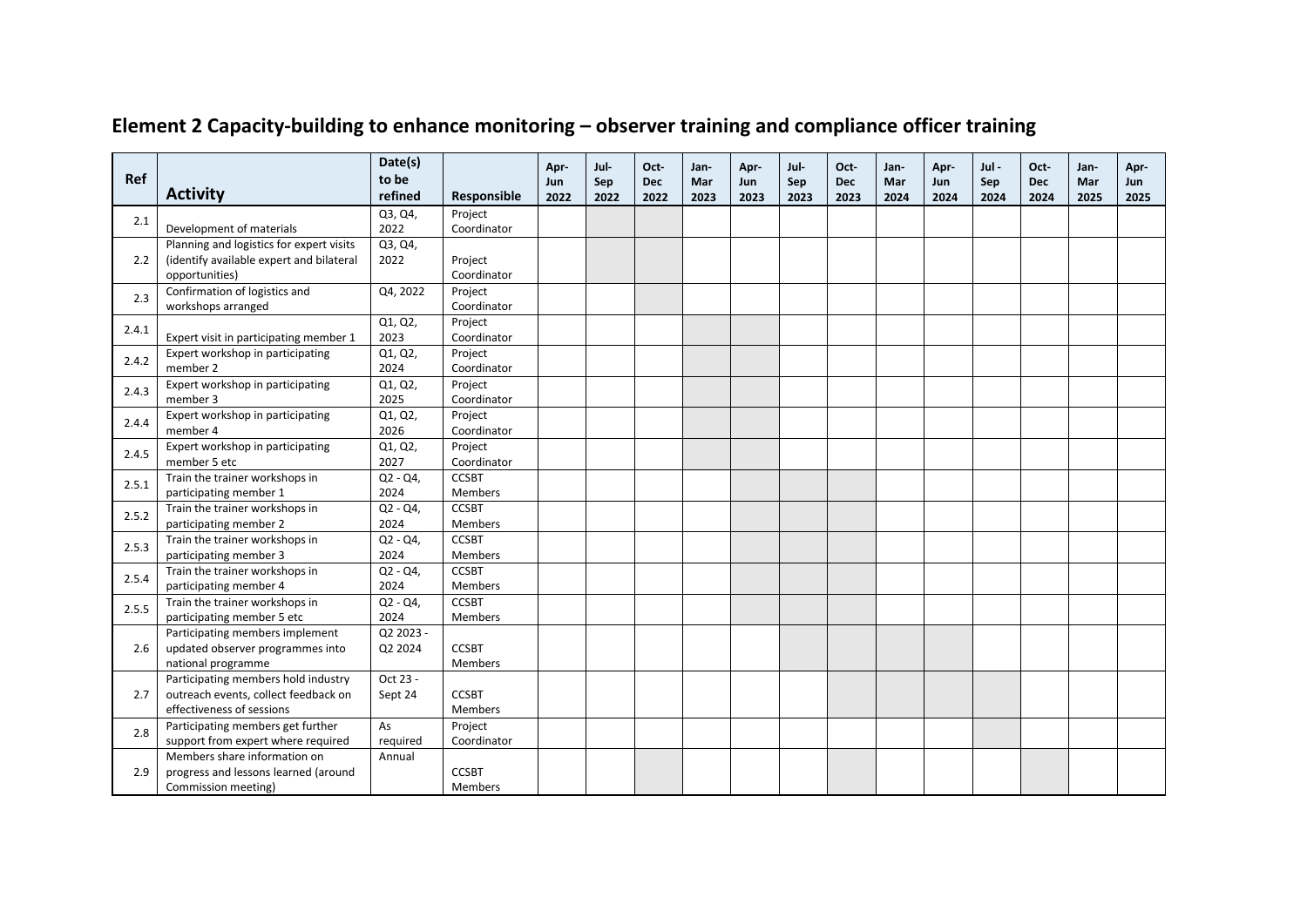### **Element 3 Innovate automated systems to enable fishery managers to monitor automatically vessel-level implementation of seabird bycatch mitigation measures**

|            |                               | Date(s)   |                | Apr- | Jul-       | Oct-       | Jan- | Apr- | Jul- | Oct-       | Jan- | Apr- | Jul -      | Oct-       | Jan- | Apr- |
|------------|-------------------------------|-----------|----------------|------|------------|------------|------|------|------|------------|------|------|------------|------------|------|------|
| <b>Ref</b> |                               | to be     |                | Jun  | <b>Sep</b> | <b>Dec</b> | Mar  | Jun  | Sep  | <b>Dec</b> | Mar  | Jun  | <b>Sep</b> | <b>Dec</b> | Mar  | Jun  |
|            | <b>Activity</b>               | refined   | Responsible    | 2022 | 2022       | 2022       | 2023 | 2023 | 2023 | 2023       | 2024 | 2024 | 2024       | 2024       | 2025 | 2025 |
|            | Inception workshop to share   | Q2, 2022  |                |      |            |            |      |      |      |            |      |      |            |            |      |      |
| 3.1        | experience on EM solutions in |           | Project        |      |            |            |      |      |      |            |      |      |            |            |      |      |
|            | fishery context (in person)   |           | Coordinator    |      |            |            |      |      |      |            |      |      |            |            |      |      |
|            | Optional bilateral / external | Q4, 2022  |                |      |            |            |      |      |      |            |      |      |            |            |      |      |
|            | expert visit(s) to discuss    | $-Q4$ ,   |                |      |            |            |      |      |      |            |      |      |            |            |      |      |
| 3.2        | methodology to strengthen /   | 2023      |                |      |            |            |      |      |      |            |      |      |            |            |      |      |
|            | develop automated monitoring  |           | Project        |      |            |            |      |      |      |            |      |      |            |            |      |      |
|            | systems                       |           | Coordinator    |      |            |            |      |      |      |            |      |      |            |            |      |      |
| 3.3        | Participating members develop | Start Q2, | <b>CCSBT</b>   |      |            |            |      |      |      |            |      |      |            |            |      |      |
|            | trial systems (optional)      | 2023      | <b>Members</b> |      |            |            |      |      |      |            |      |      |            |            |      |      |
|            | Participating members share   | Annual    |                |      |            |            |      |      |      |            |      |      |            |            |      |      |
| 3.4        | information on progress and   |           |                |      |            |            |      |      |      |            |      |      |            |            |      |      |
|            | lessons learned (around       |           | <b>CCSBT</b>   |      |            |            |      |      |      |            |      |      |            |            |      |      |
|            | Commission meeting)           |           | Members        |      |            |            |      |      |      |            |      |      |            |            |      |      |
|            | Outputs from the project      | 2025      |                |      |            |            |      |      |      |            |      |      |            |            |      |      |
| 3.5        | incorporated into national    |           |                |      |            |            |      |      |      |            |      |      |            |            |      |      |
|            | frameworks (i.e. NPOA-S)      |           | <b>CCSBT</b>   |      |            |            |      |      |      |            |      |      |            |            |      |      |
|            | (optional)                    |           | Members        |      |            |            |      |      |      |            |      |      |            |            |      |      |